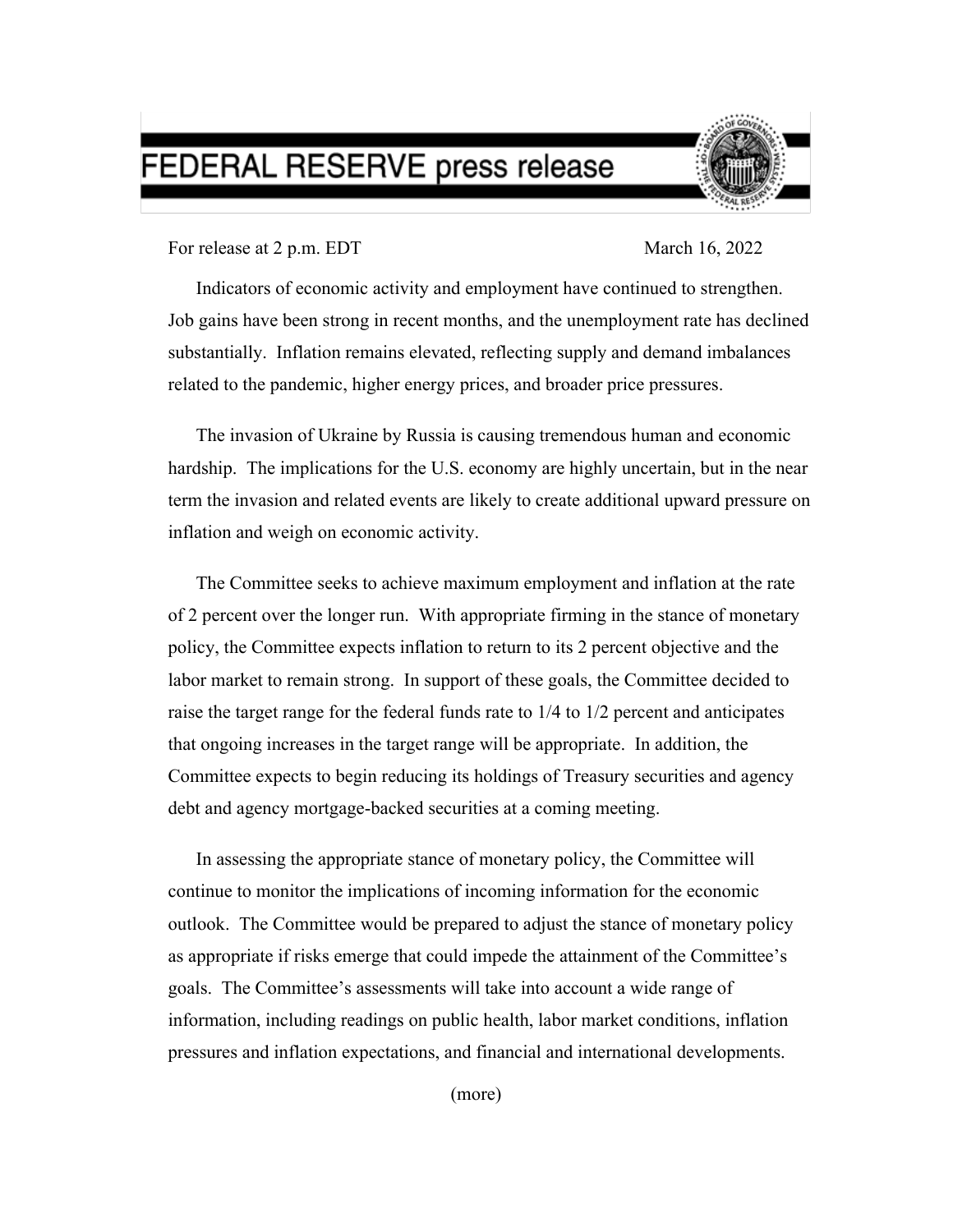Voting for the monetary policy action were Jerome H. Powell, Chair; John C. Williams, Vice Chair; Michelle W. Bowman; Lael Brainard; Esther L. George; Patrick Harker; Loretta J. Mester; and Christopher J. Waller. Voting against this action was James Bullard, who preferred at this meeting to raise the target range for the federal funds rate by 0.5 percentage point to 1/2 to 3/4 percent. Patrick Harker voted as an alternate member at this meeting.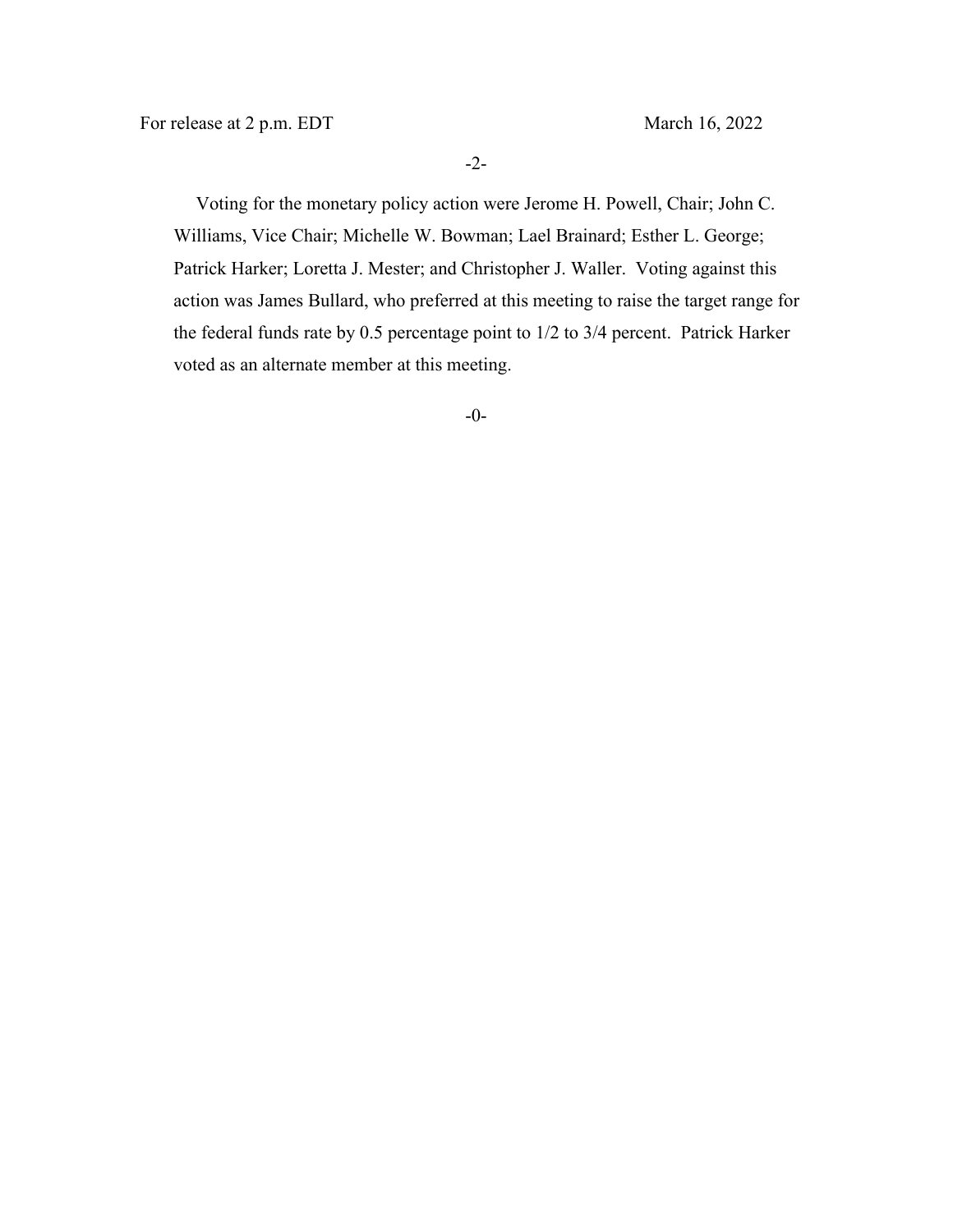## **Decisions Regarding Monetary Policy Implementation**

The Federal Reserve has made the following decisions to implement the monetary policy stance announced by the Federal Open Market Committee in its [statement](https://www.federalreserve.gov/newsevents/pressreleases/monetary20220316a.htm) on March 16, 2022:

- The Board of Governors of the Federal Reserve System voted unanimously to raise the interest rate paid on reserve balances to 0.4 percent, effective March 17, 2022.
- As part of its policy decision, the Federal Open Market Committee voted to authorize and direct the Open Market Desk at the Federal Reserve Bank of New York, until instructed otherwise, to execute transactions in the System Open Market Account in accordance with the following domestic policy directive:

"Effective March 17, 2022, the Federal Open Market Committee directs the Desk to:

- o Undertake open market operations as necessary to maintain the federal funds rate in a target range of 1/4 to 1/2 percent.
- o Conduct overnight repurchase agreement operations with a minimum bid rate of 0.5 percent and with an aggregate operation limit of \$500 billion; the aggregate operation limit can be temporarily increased at the discretion of the Chair.
- o Conduct overnight reverse repurchase agreement operations at an offering rate of 0.3 percent and with a per-counterparty limit of \$160 billion per day; the per-counterparty limit can be temporarily increased at the discretion of the Chair.
- o Roll over at auction all principal payments from the Federal Reserve's holdings of Treasury securities and reinvest all principal payments from the Federal Reserve's holdings of agency debt and agency mortgage-backed securities (MBS) in agency MBS.
- o Allow modest deviations from stated amounts for reinvestments, if needed for operational reasons.
- o Engage in dollar roll and coupon swap transactions as necessary to facilitate settlement of the Federal Reserve's agency MBS transactions."
- In a related action, the Board of Governors of the Federal Reserve System voted unanimously to approve a 1/4 percentage point increase in the primary credit rate to 0.5 percent, effective March 17, 2022. In taking this action, the Board approved requests to establish that rate submitted by the Boards of Directors of the Federal Reserve Banks of Boston, Philadelphia, Cleveland, Richmond, Atlanta, Chicago, St. Louis, Minneapolis, Kansas City, and San Francisco.

(more)